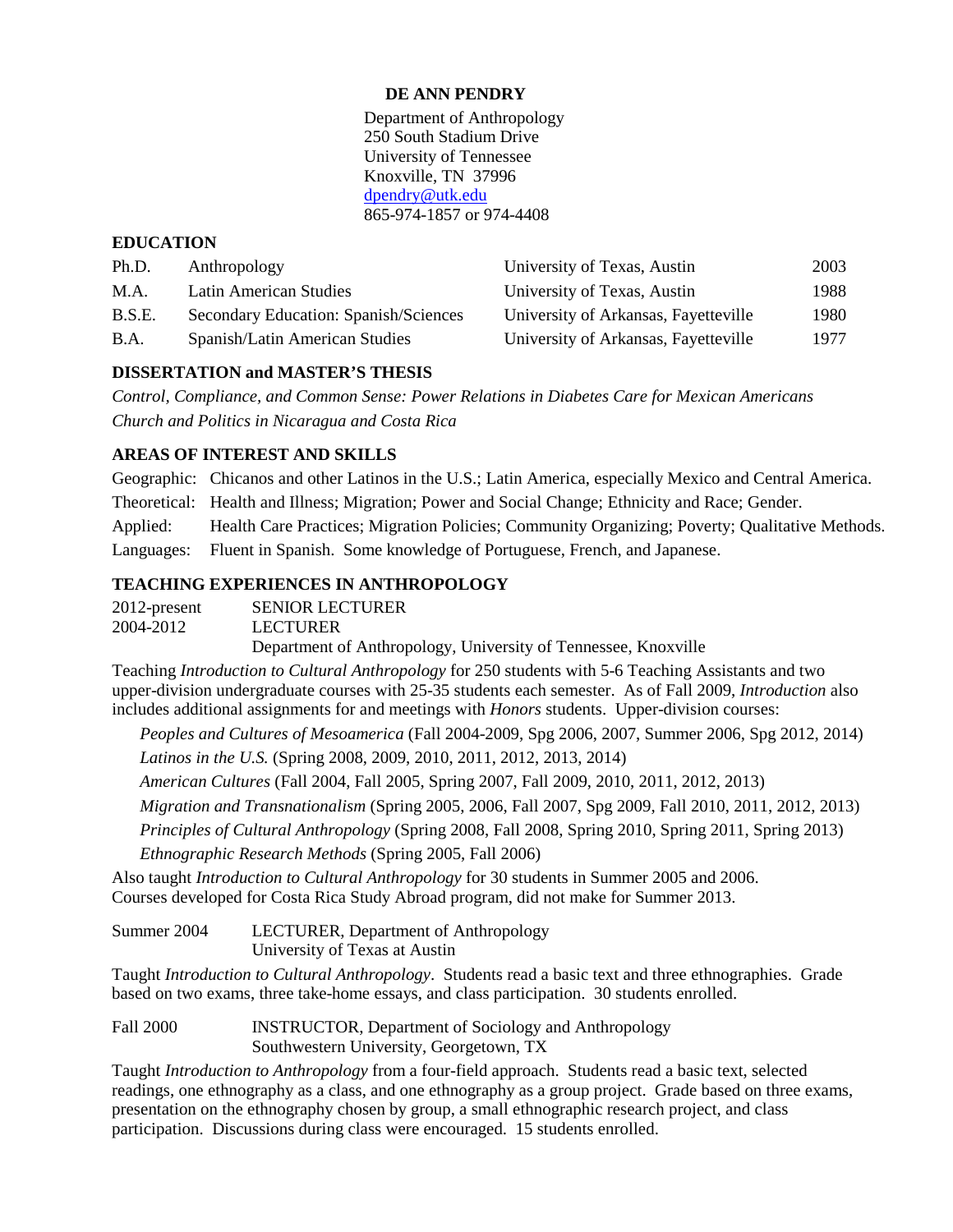### **FIELD WORK EXPERIENCES**

| Nicaragua         | Collaborating with Fundación Pro-Moskitia to conduct workshops with teachers and<br>community leaders on the Atlantic Coast of Nicaragua (May-June 2014)                                                                                |
|-------------------|-----------------------------------------------------------------------------------------------------------------------------------------------------------------------------------------------------------------------------------------|
| Knoxville, TN     | Participation with allies supporting immigrant rights. (Oct 2005 – present)                                                                                                                                                             |
| Monterrey, Mexico | Meetings with researchers developing projects on low-income households and visits<br>with clinicians to work on ideas for future research on diabetes care. (June 1995)                                                                 |
| San Antonio, TX   | Clinic observations and interviews with Mexican Americans diagnosed with<br>diabetes, grant from the National Institute of Health. (Feb 1993 – June 1994)                                                                               |
| San Antonio, TX   | Interviews with single mothers in the African American community, part of a<br>multi-site study funded by the Russell Sage Foundation. Results published in<br>Making Ends Meet by Kathryn Edin and Laura Lein. (Sept 1991 – Sept 1992) |
| Austin, TX        | Political participation of Mexican American Catholic church (Sept – Dec 1988)                                                                                                                                                           |

## **OTHER TEACHING AND WORK EXPERIENCES**

As a graduate student at the University of Texas at Austin, work experiences included:

#### TEACHING ASSISTANT, Department of Anthropology

Assisted Henry Selby and Chad Oliver, who taught introductions to cultural anthropology.

# ASSISTANT INSTRUCTOR, Department of Spanish and Portuguese

Taught eight sections of 5-hour *First-Semester Spanish*, four sections of 5-hour *Accelerated Spanish* (combining first- and second-semester), and one section of 3-hour *Third-Semester Spanish*. Planned, conducted, and graded all classroom activities. 20-25 students per class. Evaluations very good to excellent.

#### SPANISH INSTRUCTOR, EnglishWorks

Taught Spanish to employees of the *Austin American Statesman* (the local newspaper).

#### MENTOR and TUTOR, Women's Athletics and Men's Athletics

Mentored athletes, and helped them with study and writing skills. Tutored athletes in Spanish, Latin American and Spanish Literature, Latin American and Latino Politics, Anthropology, Sociology, and History.

### RESEARCH ASSISTANT, Social Work Research Center

Worked with Dr. Laura Lein and others on two research projects in San Antonio, Texas. For one project, which served as the basis for the dissertation, I interviewed low-income Mexican Americans about diabetes and their medical care, and observed and participated in clinic activities. For the other project, I interviewed low-income mostly African American single mothers about household budgeting, and observed and participated in daily life in housing projects and activities sponsored by social service agencies. For both projects, I transcribed, coded, and analyzed the data, and wrote reports.

### RESEARCH ASSOCIATE and GED ESSAY GRADER, Extension Instruction and Materials Center

Worked for a year with their Migrant Education Program. Edited correspondence courses designed for migrant secondary school students. Organized a campus visit to the university for the students. Developed and conducted a phone survey of the parents, mostly in Spanish.

Wholistically graded (using 6-point and 4-point scales) essays on assigned topics written in Spanish and English by people taking the GED examination. Center had contracts for Texas, Arkansas, North Carolina, Connecticut, Alabama, and the federal prison system.

Prior to graduate school, full-time work experiences include:

SECONDARY SCHOOL TEACHER, Spanish/Physical Science, Lincoln Schools, Lincoln, Arkansas

For three years, taught *Junior High Spanish Orientation*, *Senior High Spanish l-4*, a Spanish class for community adults, and *Physical Science* (Grades 8 and 9). Also supervised field trips, foreign language contest participation, and other activities of the Spanish Club.

## SPANISH INTERPRETER, United States Catholic Conference, Fort Chaffee, Arkansas

Interviewed and counseled Cuban refugees (Marielitos). Helped develop and teach cultural orientation classes (which focused on everyday activities, such as how to set up a bank account). Interviewed refugees in prisons in Talledega, AL and Atlanta, GA, and in the INS detention center in El Paso, TX.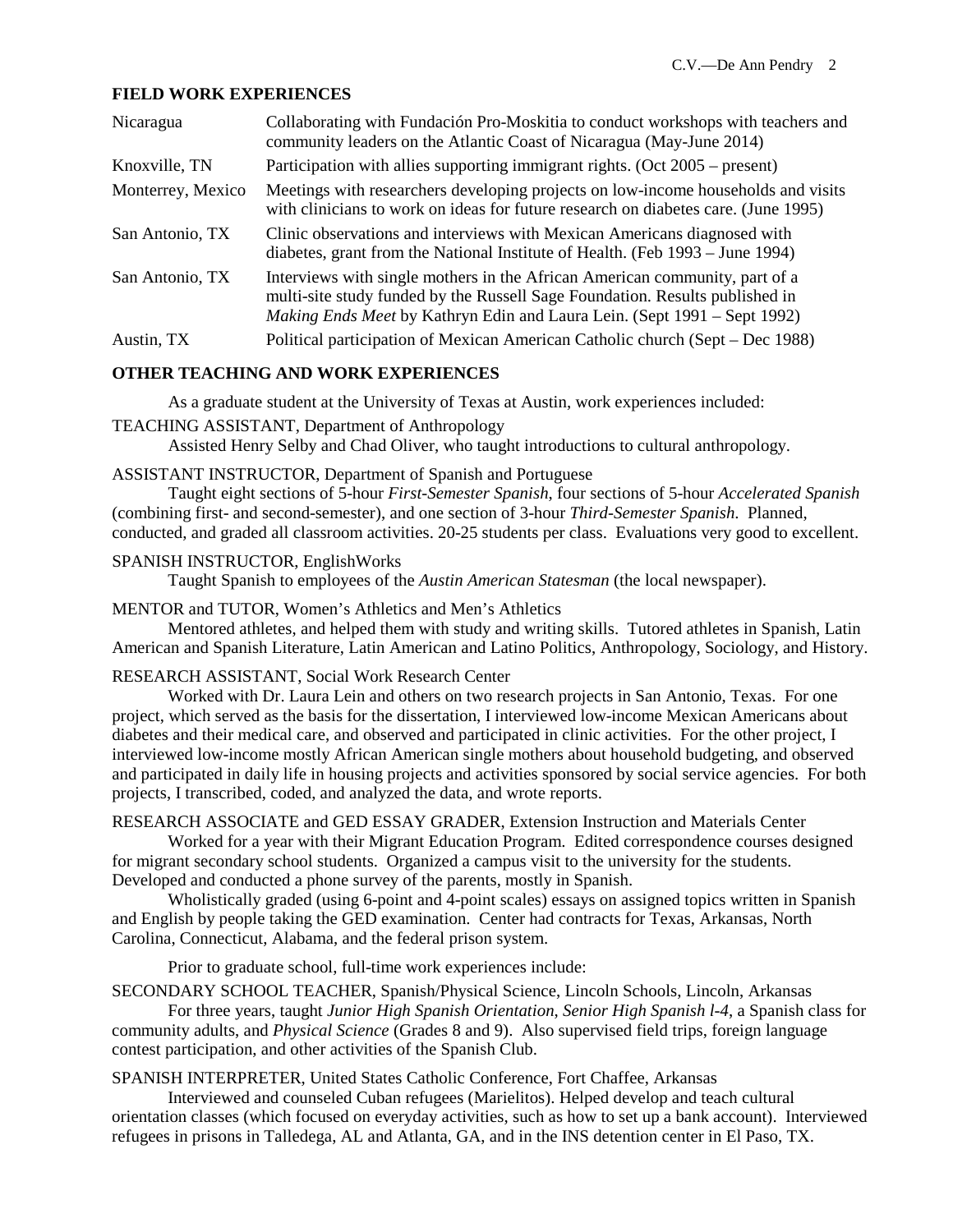### **GRADUATE THESES and EXAMS SUPERVISION (completed)**

- 2014 Ph.D. dissertation, Tony Van Winkle, University of Tennessee-Knoxville. "Communities of Abundance: Sociality, Sustainability, and the Solidarity Economies of Local Food-Related Business Networks in Knoxville, Tennessee." Committee member
- 2013 Ph.D. dissertation, Josh Schendel, University of Tennessee-Knoxville. "The Post-Human Gamer: Reflections on Fieldwork in World of Warcraft." Committee member.
- 2012 Ph.D. qualifying exam, Josh Schendel, University of Tennessee-Knoxville. Topics: Power Struggles in the Context of Modernity, Problematizing Technology, Analyzing the Inhabitants of Cyberspace. Committee member.
- 2011 Ph.D. qualifying exam, Tony Van Winkle, University of Tennessee-Knoxville. Topics: Relations of Production/Reproduction; Structure, Agency and Struggle; Consumption, Community and Sustainability. Committee member.
- 2010 M.A. thesis, Karmen Stephenson, University of Tennessee-Knoxville, "Educators' Perspectives and Approaches to Teaching in Culturally and Linguistically Diverse Classrooms." Committee member.

#### **GRADUATE THESES and EXAMS SUPERVISION (ongoing)**

Ph.D. Dissertation, Ann Ramsey, University of Tennessee-Knoxville. Topic: Promotion of Environmental Literacy Curriculum Changes in Tennessee Schools. Invited to serve on committee in 2013, requesting to direct in 2014.

Ph.D. dissertation, Melesio Peter, Universidad Iberoamericana, Mexico City. Topic: Miskitu immigrants from Nicaragua in Port Arthur, Texas. Invited to serve on committee in 2009.

### **SENIOR THESES UNDER MY DIRECTION (completed)**

- 2014 Sean Smith, University of Tennessee-Knoxville. "Investigating Patterns of Domestic Abuse in the Semi-Rural Communities on the Outskirts of Siem Riep, Cambodia." 2014, submitted version of thesis for publication *to Journal of Undergraduate Anthropology*. 2013, gave poster presentation at Disasters, Displacement and Human Rights Symposium. 2012, conducted field research in Cambodia.
- 2014 Meagan Castelow, University of Tennessee-Knoxville. "A Study of the Practice of Corporal Punishment in Tennessee Schools."
- 2013 "Geographic Analysis of Opportunities in Higher Education as a Catalyst for Language Preservation Amongst the Eastern Band Cherokee and Cherokee Nation, Oklahoma." 2013, obtained \$2000 Undergraduate Summer Research Internship.
- 2011 Jodi Brown, University of Tennessee-Knoxville. "Exploring the Educator's Perspective when Approached with a Multicultural Classroom."

#### **GRANTS, HONORS and AWARDS**

#### **Community Service Awards:**

- 2013 Espíritu Latino Award, Centro Hispano de East Tennessee, presented at banquet on July 13.
- 2011 Peacemaker Award (for immigrant rights work), Oak Ridge Environmental Peace Alliance. Presented at a banquet on February 5.
- 2008, 2007 Leadership Awards, Tennessee Immigrant and Refugee Rights Coalition.

#### **University of Tennessee-Knoxville:**

- 2012-2013 Applied but did not obtain grant for \$19,455 to interview recipients of Deferred Action for Childhood Arrivals from Center for American Progress.
- 2009 (Nov.) Office of Information Technology/Innovative Technology Consulting Faculty Spotlight, featured for use of films in classroom teaching, [http://itc.utk.edu/spotlight/](https://tmail.utk.edu/exchweb/bin/redir.asp?URL=http://itc.utk.edu/spotlight/)
- 2006-2007 Progressed to Stage 2, but did not obtain: Wenner-Gren Hunt Postdoctoral Fellowship.
- 2006 Obtained internal grant for ethnographic research equipment for undergraduate education, \$3630.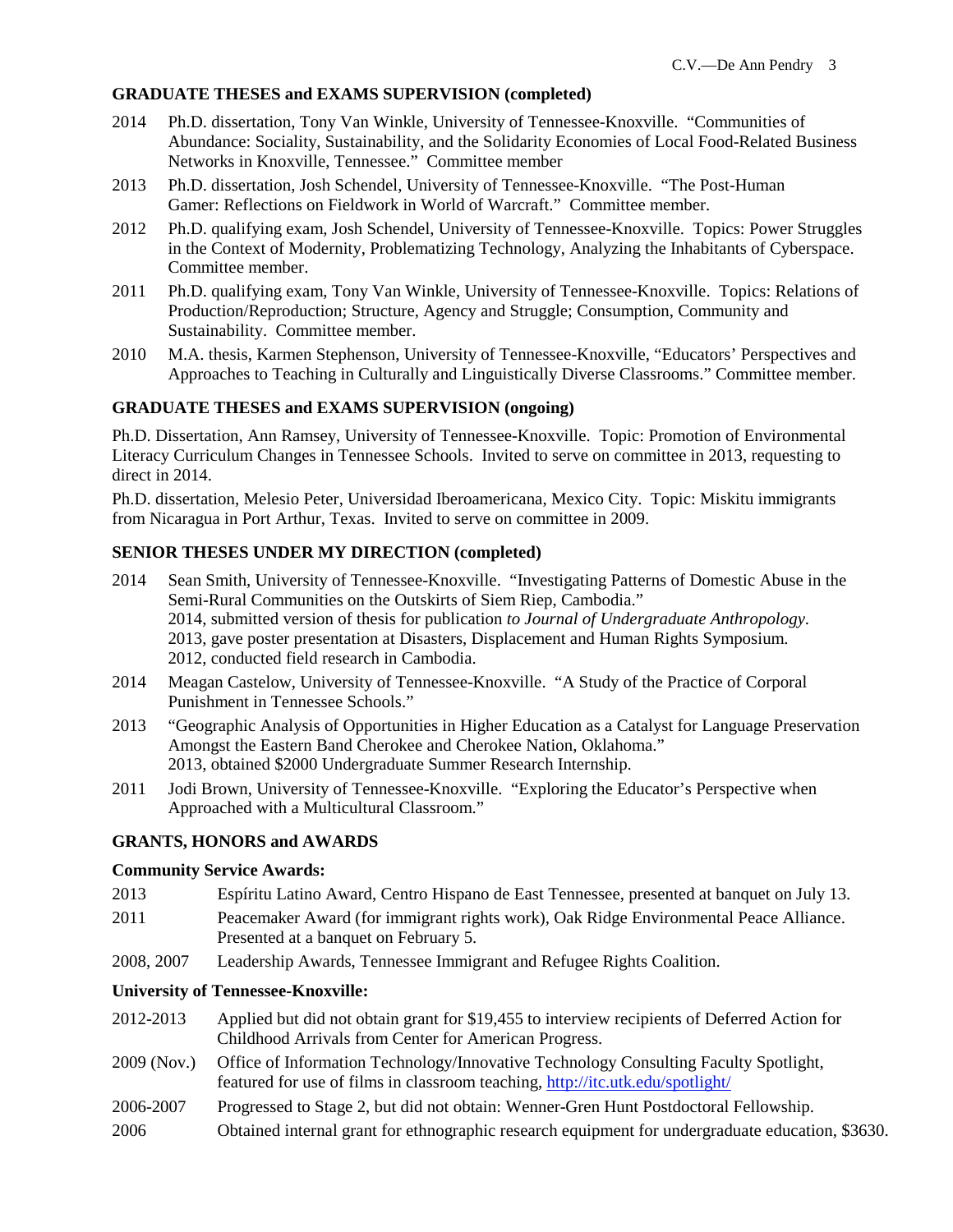# **GRANTS, HONORS and AWARDS (cont.)**

#### **University of Texas at Austin:**

Department of Anthropology Summer Tuition Grant University Fellowship Center for Mexican American Studies Summer Dissertation Grant Charles W. Hackett Award Professional Development Awards Phi Kappa Phi Kappa Phi

## **University of Arkansas-Fayetteville:**

Phi Beta Kappa

### **PUBLICATIONS**

- 2014 "Book Review: Making the Mexican Diabetic: Race, Science, and the Genetics of Inequality by Michael Montoya." *American Anthropologist* 116:2 (June 2014).
- 2014 "Tennessee Immigrant and Refugee Rights Coalition," in *Undocumented Immigrants in the United States Today: An Encyclopedia of Their Experiences*, Anna Ochoa O'Leary, ed., ABL-CIO Greenwood.
- 2014 "Strangers from a Different Shore," in *Undocumented Immigrants in the United States Today: An Encyclopedia of Their Experiences*, Anna Ochoa O'Leary, ed., ABL-CIO Greenwood.
- 2011 "Seeking to Understand the Politics of Immigration in Tennessee," *Norteamérica* 6 (special issue): 129-178. Special issue on "Immigration to the Southeastern United States," Elaine Levine and Alan LeBaron, guest editors, journal published by Centro de Investigaciones sobre América del Norte, Universidad Autónoma de México.
- 1998 "Crossing Borders with Information and Resources for the Treatment of Diabetes," in *The Survival of Families in Poverty in the United States/Mexico Border Region: Estrategías de sobrevivencia de familias pobres en la región fronteriza de México y Estados Unidos*, Manuel Ribeiro Ferreira and David M. Austin, eds. Monterrey, México: School of Social Work, Univ. of Texas at Austin and Facultad de Trabajo Social, Universidad Autónoma de Nuevo León.

### **MATERIALS for COMMUNITY DISCUSSIONS related to an EXHIBITION**

2013. *Bittersweet Harvest: The Bracero Program 1942-1964*, commissioned by Humanities Tennessee to prepare materials designed to stimulate group discussions to be held in conjunction with an exhibit of six photographic panels prepared by the Smithsonian Museums and loaned to Humanities Tennessee. Exhibitions scheduled throughout Tennessee starting in Fall 2013. Also helped organize discussions held with the exhibit at HoLA Hora Latina in Knoxville in April 2014.

## **BOOKS IN PROGRESS**

*Latino Immigrants and Immigrant Rights in East Tennessee*. Planning interviews to supplement the immigrant rights work in which I have been participating. Based on American Anthropological Association meetings presentation in 2012, the editor of the New York University Press expressed an interest in having me submit a manuscript to them. Developed an outline in Fall 2013 and talked with the editor again.

*Control, Compliance and Common Sense: Diabetes Care for Working Class Mexican Americans*. Converting dissertation into a book manuscript, half has been cut and revised, and The University of Texas Press has expressed an interest based on the précis and two chapters.

# **ARTICLES IN PROGRESS**

"Enforcement of Federal Immigration Laws in Tennessee:  $287(g)$  and 'Secure Communities," in progress.

"Undocumented Migration: Political Debates at the State and Local Level," updating and revising.

"Questioning the Common Sense of Control and its Effects on Diabetes Care,"

under revision for resubmission to *Medical Anthropology Quarterly*.

"Using Critical Race Theory to Analyze Statistics that Document Health Disparities," for submission to *Cultural Dynamics*.

"When Doctors Question the Knowledge and Motivation of Low-Income Diabetes Patients" for submission to *Social Science and Medicine*.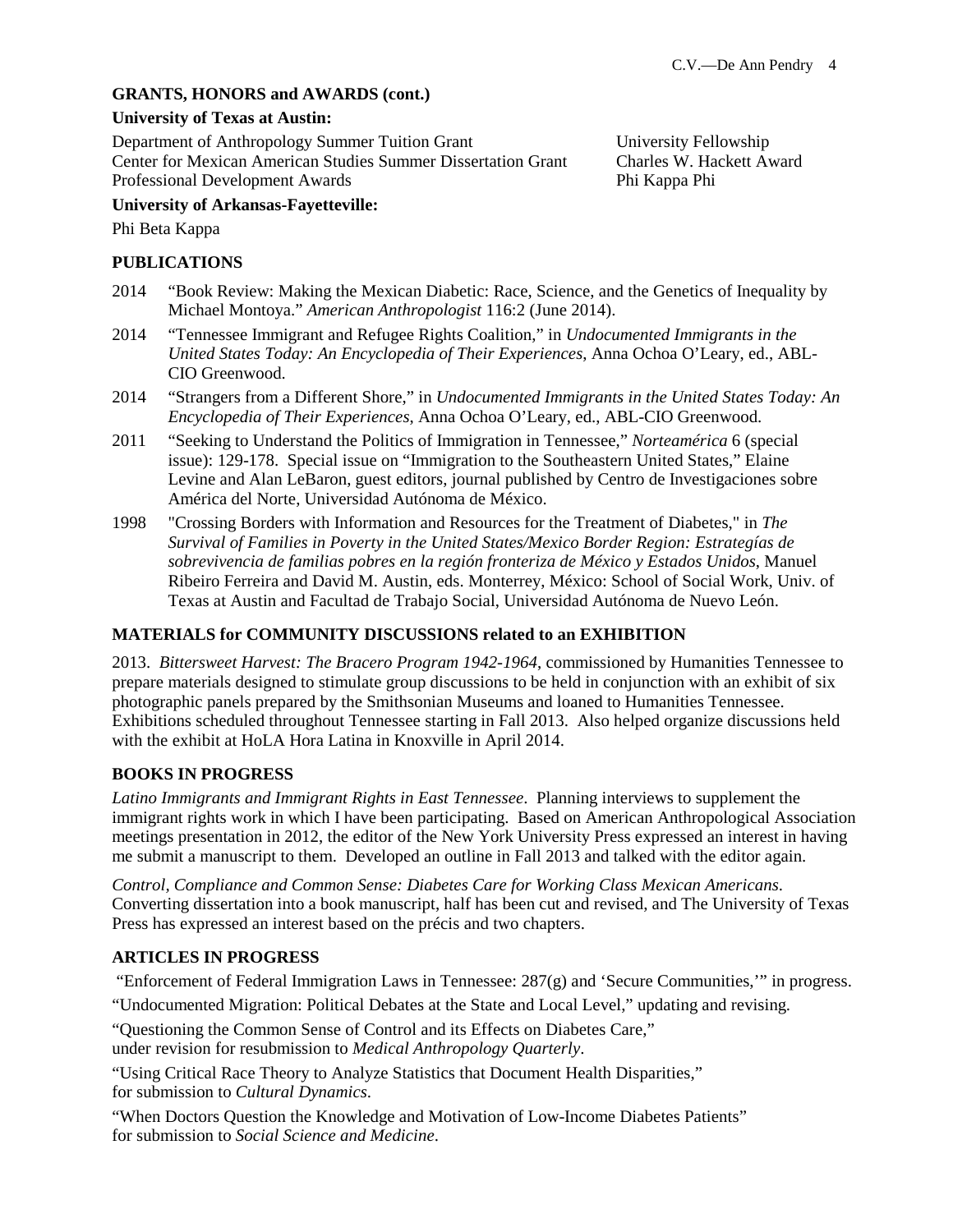## **PUBLICATIONS, PRESENTATIONS and INTERVIEWS IN PUBLIC MEDIA**

- 2014 Round table discussion with Alejandro Guizar, Emma Ellis Cosigua, and one of the three candidates for county sheriff, Sam Hammett, with host Johannes McQueary, for "City Tavern," a local politics television program, Knoxville, TN, pre-recorded on April 6 for later broadcast on community television and on the internet.
- 2013 Television Interview on work with immigration rights, for "Anthropology TV" with WebsEdge reporter Stephen Horn, November 21, filmed and aired during the American Anthropological Association meetings, now rotating with other interviews on the AAA homepage. [http://www.youtube.com/watch?v=-R6D5G95mq8](https://tmail.utk.edu/owa/redir.aspx?C=DCGFRwT0t0i1az8MM6H7q-Lsn40NBtEIiRnxWydWG3lIVvAF4Jheahnn4Rf120mIoSog6bSXu3s.&URL=http%3a%2f%2fwww.youtube.com%2fwatch%3fv%3d-R6D5G95mq8)
- 2013 Participated in two television programs on "The Greater Knoxville Area Compact and Allies of Knoxville's Immigrant Neighbors" on "Voices of Change," with Emma Ellis Cosigua, and host Shelly Wascom of Community Shares, Community Television of Knoxville, recorded in November, and aired Dec. 7, 8:30 p.m. and Dec. 10, 9:45 a.m., and Dec. 14, 8:30 p.m. and Dec. 17, 9:45 a.m.
- 2013 Participated in television programs on "Immigration Reform" and "Reasons We Hope 287(g) Will Not Be Implemented in Knox County" on "Voices of Change," with Emma Ellis Cosigua, Kukuly Uriarte, Maria Francisco, and Adriana Sanchez, and host Shelly Wascom of Community Shares, Community Television of Knoxville, recorded in Aug, aired Sept. 21 and 24, and Sept 28 and Oct 1
- 2013 Interviewed for "Latino festival to bridge gap between cultures," by Jenna Butz, *Daily Beacon,*  University of Tennessee-Knoxville student newspaper, Sept 20.
- 2013 Interviewed on Sheriff's cordwood comment after funding for  $287(g)$  was denied, by Jim Matheny, WBIR-TV News, Channel 10, August 29.
- 2013 Letter to the Editor, "Immigration rules changed over years," *Knoxville News Sentinel*, August 25, <http://www.knoxnews.com/news/2013/aug/24/letters-aug-23-2013/>
- 2013 Filmed with group on Aug. 20 for "ICE denies KCSO's application for 287(g)," TV-8-WVLT, [http://www.local8now.com/home/headlines/ICE-denies-KCSOs-application-for-287g-](http://www.local8now.com/home/headlines/ICE-denies-KCSOs-application-for-287g-220419511.html) $220419511.html$ , and TV-6-WATE, "Knox County's application for  $287(g)$  program denied," Knoxville, TN.
- 2013 Interviewed for "The Battle over 287(g): Local Activists Fight Knox County's Plan to Implement a Controversial Immigration Enforcement Program," with Fran Ansley and Meghan Conley, for cover story by Paige Huntoon, *Metro Pulse*, Aug. 15.
- 2013 Interviewed for "Inaugural Latino Awards recognize four," *Knoxville News Sentinel*, July 14.
- 2013 Interviewed for news story, "Knox County sheriff talks to immigration rights advocates about controversial program," WATE-TV, Knoxville, TN, July 2. <http://www.wate.com/story/22749295/knox-co-sheriff-talks-to-immigration-rights-advocates>
- 2013 "Immigrants Need Citizenship Pathway," Letter to the Editor, Knoxville News Sentinel, June 25.
- 2013 "Immigration Reform: History and Current Debates," on "Democratic TV Live," with Fran Ansley and host Doug Veum, Community Television of Knoxville, TN, March 8.
- 2012 Interviewed live by Mercedez Cruz about protest regarding possible implementation in Knox County of a federal immigration enforcement initiative known as  $287(g)$ , FM 93.5, WKZX, La Líder, Spanish-language radio station serving East Tennessee, April 17.
- 2011 Interviewed with Lourdes Garza, Director of Hispanic Ministry, Roman Catholic Diocese of Knoxville, by Lorena Estrada for her story, "Children of illegal immigrants 'suffer most' from tight immigration laws" WVLT-TV, Knoxville, TN, October 11. [http://www.volunteertv.com/home/headlines/Hispanic\\_leader\\_says\\_children\\_of\\_illegal\\_immigrants\\_](http://www.volunteertv.com/home/headlines/Hispanic_leader_says_children_of_illegal_immigrants_suffer_most_131550363.html) [suffer\\_most\\_131550363.html](http://www.volunteertv.com/home/headlines/Hispanic_leader_says_children_of_illegal_immigrants_suffer_most_131550363.html)
- 2011 Interviewed by Sara Shookman for her story, "Could Tennessee join other states in stricter immigration laws?" WVLT-TV, Knoxville, TN, October 4. [http://www.volunteertv.com/home/headlines/Could\\_Tennessee\\_join\\_other\\_states\\_in\\_stricter\\_immigr](http://www.volunteertv.com/home/headlines/Could_Tennessee_join_other_states_in_stricter_immigration_laws_131117288.html) [ation\\_laws\\_131117288.html](http://www.volunteertv.com/home/headlines/Could_Tennessee_join_other_states_in_stricter_immigration_laws_131117288.html)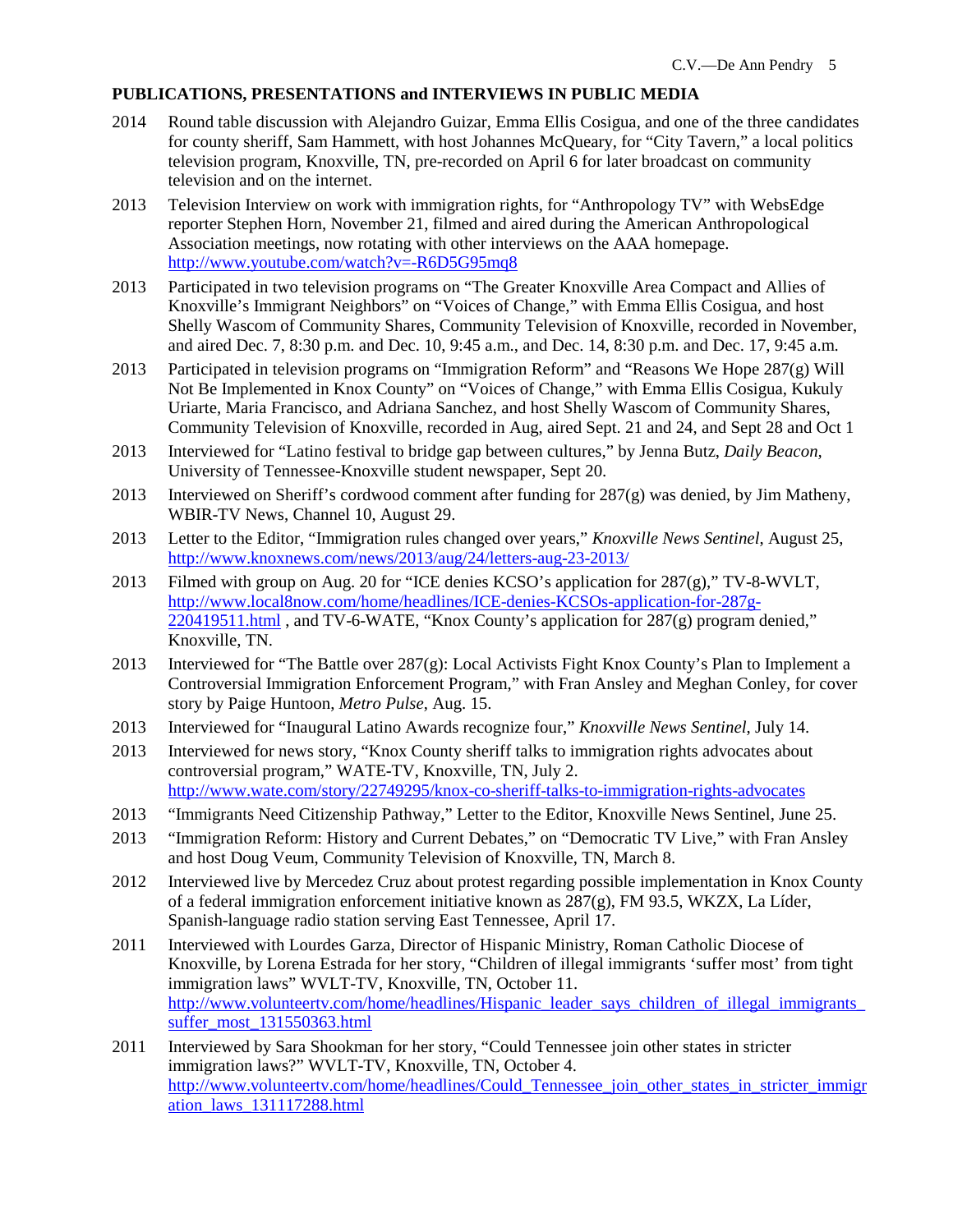## **PUBLICATIONS, PRESENTATIONS and INTERVIEWS IN PUBLIC MEDIA (cont.)**

- 2010 Live broadcast as radio talk show guest with Lourdes Garza, Director of Hispanic Ministry, Roman Catholic Diocese of Knoxville, and Miguel Carpizo, organizer for the Tennessee Immigrant and Refugee Rights Coalition, with host Dave Folk filling in for the Hallerin Hill Show, News/Talk 98.7, FM, Knoxville, to discuss the DREAM Act and the U.S. Senate cloture vote, December 20.
- 2010 Letter to the Editor, "Immigration Issue Is Repeating History," *Knoxville News Sentinel*, July 12.
- 2010 "La historia y la migración en Estados Unidos/History and Migration in the USA," Editorial, Mundo Hispano Bilingual, Knoxville, Tennessee, Issue #254, July, pages 1, 5.
- 2010 "La historia y la migración en Estados Unidos," recorded for "Hora Católica," and broadcast on FM 93.5, WKZX, La Líder, Spanish-language FM radio station in Lenoir City, TN on July 4 and July 7.
- 2010 Live broadcast as radio talk show guest with Lourdes Garza, Director of Hispanic Ministry, Catholic Diocese of Knoxville, on "State Your Case with George Korda," FM 98.7, WNOX, to discuss SB 1141/HB 670 in Tennessee that requires county jails to verify status of immigrants, July 4.
- 2010 Interviewed and quoted by Hayes Hickman, for his article, "At Cinco de Mayo Festival, some concerned about precedent set by Ariz. law on immigration," Knoxville News Sentinel, May 2.
- 2010 Live broadcasts with Francisca Felipe, University of Tennessee student, and Lourdes Garza, Director of Hispanic Ministry, Roman Catholic Diocese of Knoxville, hosted by Mercedez C., FM 93.5, WKZX, La Líder, Spanish-language FM radio station in Lenoir City, TN, to promote upcoming immigrant rights march in Washington D.C., March 4 and March 18.
- 2007 Letter to the Editor, "DREAM Act deserves support," *Knoxville News Sentinel*, August 12.

## **CONFERENCE PRESENTATIONS**

- 2014 "Popular Organizing, Story-Telling, and an Awareness of Inequalities: Are They Leading to Changes in Local, State, and Federal Immigration Policies?" paper proposal submitted to American Anthropological Association meetings, Washington, D.C., Dec. 3-7.
- 2014 "Tennessee Immigrant Rights Campaigns: Struggles to Stop 287(g) and Deportations and to Obtain Tuition Equality and Immigration Reform," paper proposal submitted for  $5^{\text{th}}$  Conference on Immigration to the U.S. South, University of Florida, Gainesville, FL, Oct 23-25.
- 2013 "Mexican Migration and U.S. Immigration Policies: Acknowledging the Past to Understand the Present," with Alejandro Guizar, immigration rights youth activist, for the Villamaría Symposium, Maryville College, Maryville, TN, April 26.
- 2013 "Immigrants, Activists and Immigration Reform: The Time is Now," on panel, "Transnational Ethnographies on Activism and Resistance Amongst Latino Communities," American Anthropological Association, Chicago, Nov 20-24.
- 2013 "Power, History, and Immigration Policy Debates in the United States and Tennessee," on panel, "Post-Disaster and Displacement Policy," moderated by Amy Mundorff, Disasters, Displacement and Human Rights Inaugural Symposium: Framing the Field, Univ. of Tennessee-Knoxville, Feb 8-9.
- 2012 "Border Crossings and Border Enforcement in Tennessee," on panel, "Comparing Diverse and Emergent Responses to Newcomers Across the New Latino Diaspora," Association of Latina and Latino Anthropologists Invited Session, organizers Catherine Rhodes and Edmund Hamman, and chair Stanton Wortham, American Anthropological Association, San Francisco, CA, Nov 14-18.
- 2012 "State and Local Enforcement of Federal Immigration Laws in Tennessee: Analyzing the Effects of  $287(g)$  and 'Secure Communities'," on "Perspectives on Law and Law Enforcement,"  $4<sup>th</sup>$  Conference on Immigration to the Southeast, chair William E. Baker, Kennesaw State University, GA, Oct 18-20.
- 2012 Moderator for panel, "The Nexus of Family, Culture, Law and Public Policy," at The 4<sup>th</sup> Conference on Immigration to the Southeast, Kennesaw State University, Georgia, October 18-20.
- 2012 "Advocates Working to Reset the Discourse from 'Undeserving Illegals' to 'Contributing Members of Society' in a Context of Increasing Criminalization of Immigrants," on "Immigration Risks and Roles," chair William Alexander, Society for Applied Anthropology, Baltimore, Mar 27-31.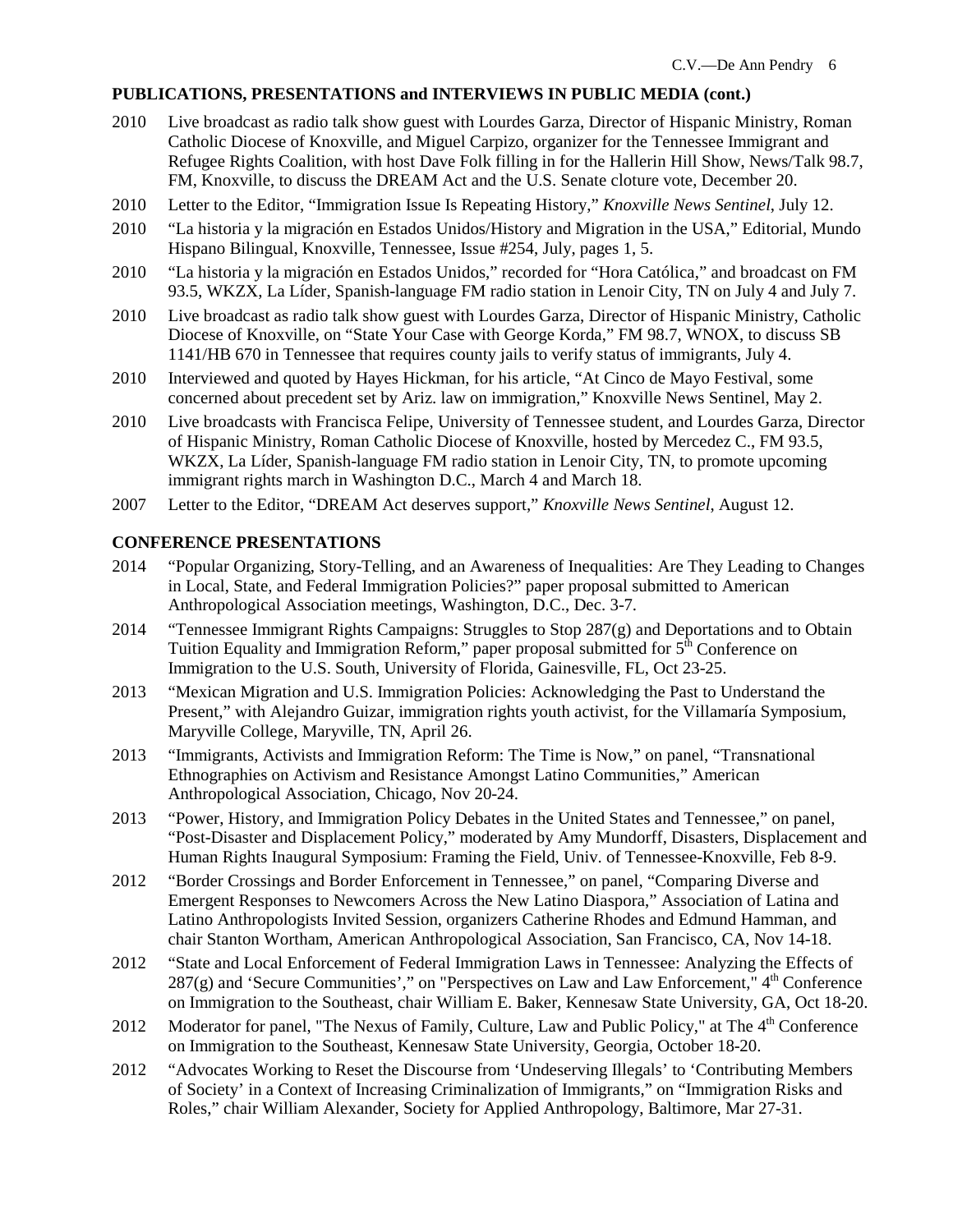#### **CONFERENCE PRESENTATIONS (cont.)**

- 2010 "Seeking to Understand the Politics of Immigration in Tennessee," Conference on Immigration in the Southeast: Defining Problems, Finding Solutions, Kennesaw State University, Oct 28-30.
- 2010 "Undocumented Migration and Fault-lines in the Making of America: Political Debates at the State and Local Level," for "Footprints and Fault-lines of America in the World," 13<sup>th</sup> American Studies Conference, Quaid-i-Azam University, Islamabad, Pakistan, Oct. 15-17 (presented in absentia).
- 2010 "Poverty, Race and Type II Diabetes: Untangling Assumptions Embedded in Medical Statistics," in Faculty Research Showcase, Health Care and Poverty Mini-Summit, Howard H. Baker Center for Public Policy, University of Tennessee-Knoxville, March 31.
- 2008 "Engaging in Immigration Debates at the State and Local Levels: Conundrums for Immigrants and their Allies in Tennessee," on "Dividing Subjects, Blurring Preemption, and the Citizen-Non-citizen Divide," organized by Luis Plascencia, American Anthropological Association, San Francisco.
- 2008 "Immigrant Rights and Advocacy," part of the panel, "Immigrant Labor in Transnational Context," chaired by De Ann Pendry, Society for Applied Anthropology meeting, Memphis, TN.
- 2007 "Welcoming Tennessee: Efforts of Immigrants and their Allies," presented as part of invited ALLA panel, "The Politics of Space and Otherness: Mapping Latina/o Spatial Interconnectedness and Investigative Frameworks across Transnational Landscapes," organized by Anna Ochoa O'Leary, American Anthropological Association meetings, Washington, D.C.
- 2007 "Welcoming Tennessee: Chronicling the Efforts of Immigrants and their Allies to Influence Immigration Policy," presented in a panel on "Immigration Policy Making" at the "Conference on Latino Immigration to New Settlement Areas: Trends and Implications," organized by The Consortium for Latino Immigration Studies, University of South Carolina, Oct. 11-13.
- 2006 Discussant for "(Re)Historicizing the Human Landscape: Intersections of Space/Race/Place/ Memory," double panel organized by Melissa Hargrove, AAA meetings, San Jose, CA.
- 2006 "The Diabetes Epidemics: Genetics or the Environment? Using Race Theory and Critical Medical Anthropology to Weigh in on the Debate," presented at a panel on "Health and Disease at the Intersection of Science and Culture," chaired by De Ann Pendry, AAA meetings, San Jose, CA.
- 2006 "Examining the Reproduction of Stereotypes about Low-Income Mexican Americans: Learning from the Past to Improve Health Care in the Future," presented at a panel on "Person, Communities and Nations" at "The New Latino Immigration to Tennessee: Opportunities and Challenges Conference," hosted by the University of Tennessee-Knoxville, March 31-April 1.
- 2006 "Working with Low-Income Mexican Americans with Diabetes: Lessons Learned from Provider-Patient Interactions," presented as continuing education for the Nursing School and local health care providers, at the same New Latino Immigration conference in Knoxville.
- 2005 "The Politics of Compliance in Medical Encounters with Low-Income Minority Patients," presented as part of the panel, "Bodies Fit and Unfit: Culture and Care," chaired by Peter J. Brown, at the American Anthropological Association meetings, Washington, D.C.
- 2005 "Culture, Biology and Race: Using Medical Anthropology to Re-Interpret the Epidemiology of Type II Diabetes Among Mexican Americans," presented at a panel on "Health and the Politics of Difference," organized by Susan Shaw, originally accepted for the 2004 AAA meetings, and rescheduled to the Society for Applied Anthropology meeting, Santa Fe, NM.
- 2002 "The Core Metaphor of Control: Questioning the Common Sense of Biomedical Discourse and its Effects on Diabetes Care," presented at a panel on "Topics in Health and Disease," chaired by De Ann Pendry, at the Society for Applied Anthropology meeting, Atlanta, GA.
- 2000 "Connections between Mexico and the United States in Everyday Health Care Practices", presented as part of the panel, "Migration, Culture, and Community," chaired by Marie D. Price, at the Latin American Studies Association meetings, Miami, FL., March 16-18.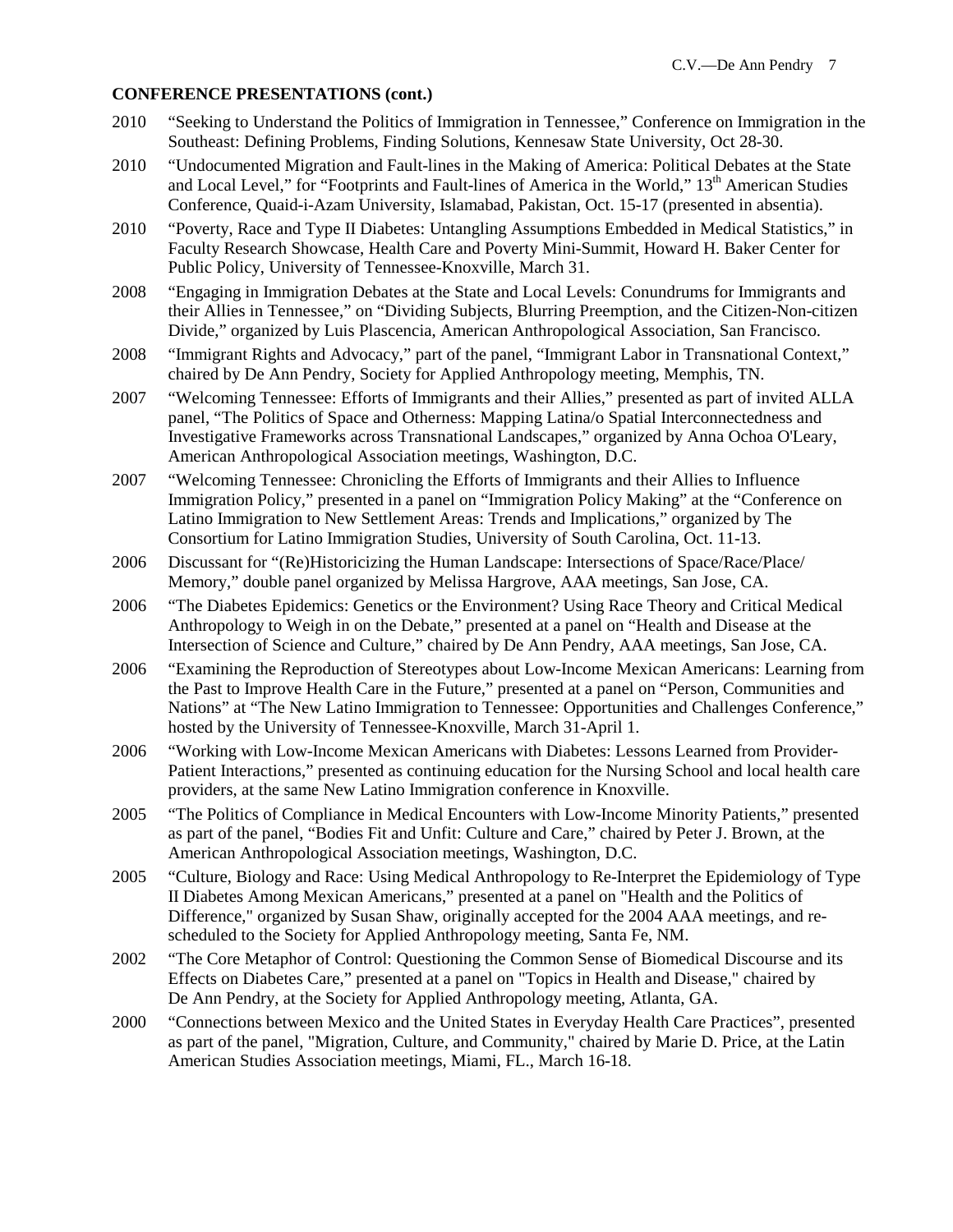### **CONFERENCE PRESENTATIONS (cont.)**

- 1998 "Compliance, Control, and Ethnicity: Biomedical Constructions of Adult Onset Diabetes and Mexican Americans as a Population at Risk," presented as part of a panel, "Representations of Minority Populations in Biomedical Discourse and the Reproduction of Racial and Ethnic Stereotypes," organized by De Ann Pendry, AAA meetings, Philadelphia, PA.
- 1998 "Cross-Border Flows of Biomedical Information and Resources in the Everyday Diabetes Treatment Practices of Low-Income Mexican Migrants Living in San Antonio," at a symposium on "The Survival of Families in Poverty in the United States/Mexico Border Region," sponsored by The School of Social Work, University of Texas at Austin, and the Facultad de Trabajo Social, Universidad Autónoma de Nuevo León, February 19-20, 1998, Austin, TX.
- 1997 "Diabetes, Common Sense, and the Education of Consent," on panel, "Power Relations in Diabetes Care," that Ron Loewe and I organized, Society for Applied Anthropology, Seattle.
- 1996 "Control of 'The Creeper': A Mexican American Interpretation of Diabetes and its Treatment," presented as part of a panel, "Narratives: Stories of Sickness," chaired by Andrew Gordon, American Anthropological Association meetings, San Francisco, CA.
- 1996 "Crossing the Border(s) with Information and Resources for the Treatment of Diabetes," presented at a panel, "Listening to the Voices: U.S. and Mexican Perspectives," which Kathleen Murphy and I organized, Society for Applied Anthropology meeting, Baltimore, MD.
- 1995 "Diabetes, Discipline, and Resistance: Constructions of Compliance in Western Biomedicine and the Treatment Strategies of Mexican Americans," presented at a panel, "Disease and Curing in Political Contexts," chaired by David Kozak, AAA meetings, Washington, DC.
- 1995 "Gender and Family Roles in Treatment Strategies of Mexican-American Diabetes Patients," presented at a panel, "Toward Effective Diabetes Management for Mexican Americans in South Texas: Integrating Intervention Strategies into the Life-World of Patients," organized by Linda M. Hunt and Anne C. Larme, Society for Applied Anthropology meeting, Alburquerque, NM.
- 1993 "Researchers, Social Agencies, and Single Mothers," with Erica David and Pamela Smith, for "Families in Poverty: A Collaboration Between Anthropologists and Community Organizations," panel org. by Laura Lein and Doug Foley, Society for Applied Anthropology, San Antonio, TX.
- 1991 "The Misa Campesina: Revolutionary Change *a la nica*," presented at a panel, "Gender, Ethnic, and National Identity Construction on the Pacific Coast of Nicaragua: Official Discourse and Cultura Popular," I organized, Latin American Studies Association meetings, Washington, D.C.

### **RESEARCH PAPERS, REPORTS, and PUBLICATIONS**

- 1993 "Interviews of Mexican American Newly Diagnosed Diabetes Patients: Interim Report," for the Mexican American Effectiveness in Medical Treatment Center, University of Texas Health Sciences Center, San Antonio, and Social Science Research Center, University of Texas, Austin.
- 1991 Lay Activities among Mexican American Catholics: La Iglesia San Juan and Austin Interfaith, paper based on pilot field research in Austin, TX, for research methods class.
- 1990 *World Geography: A Study Guide*, Skill Building Series, Extension Instruction and Materials Center, University of Texas at Austin, contributing editor.

# **PUBLIC TALKS and GUEST LECTURES**

- 2014 "Bittersweet Harvest: The Bracero Program 1942-1964, Special Program to Open Exhibit," which combined local artwork, memorabilia, photographs and personal histories, with six posters created by the Smithsonian Museums and loaned to Humanities Tennessee for exhibits around the state; on panel with Mayor Madelyn Rogero, who worked with Cesar Chavez, and Lourdes Garza, Director of Hispanic Ministries whose father was a bracero, HoLA Hora Latina, Knoxville, TN, April 2.
- 2014 "Immigration Policies: A brief introduction," Lecture for *Culturally Relevant Practice*, Graduate seminar in Social Work taught by Mary Rogge, University of Tennessee-Knoxville, April 2.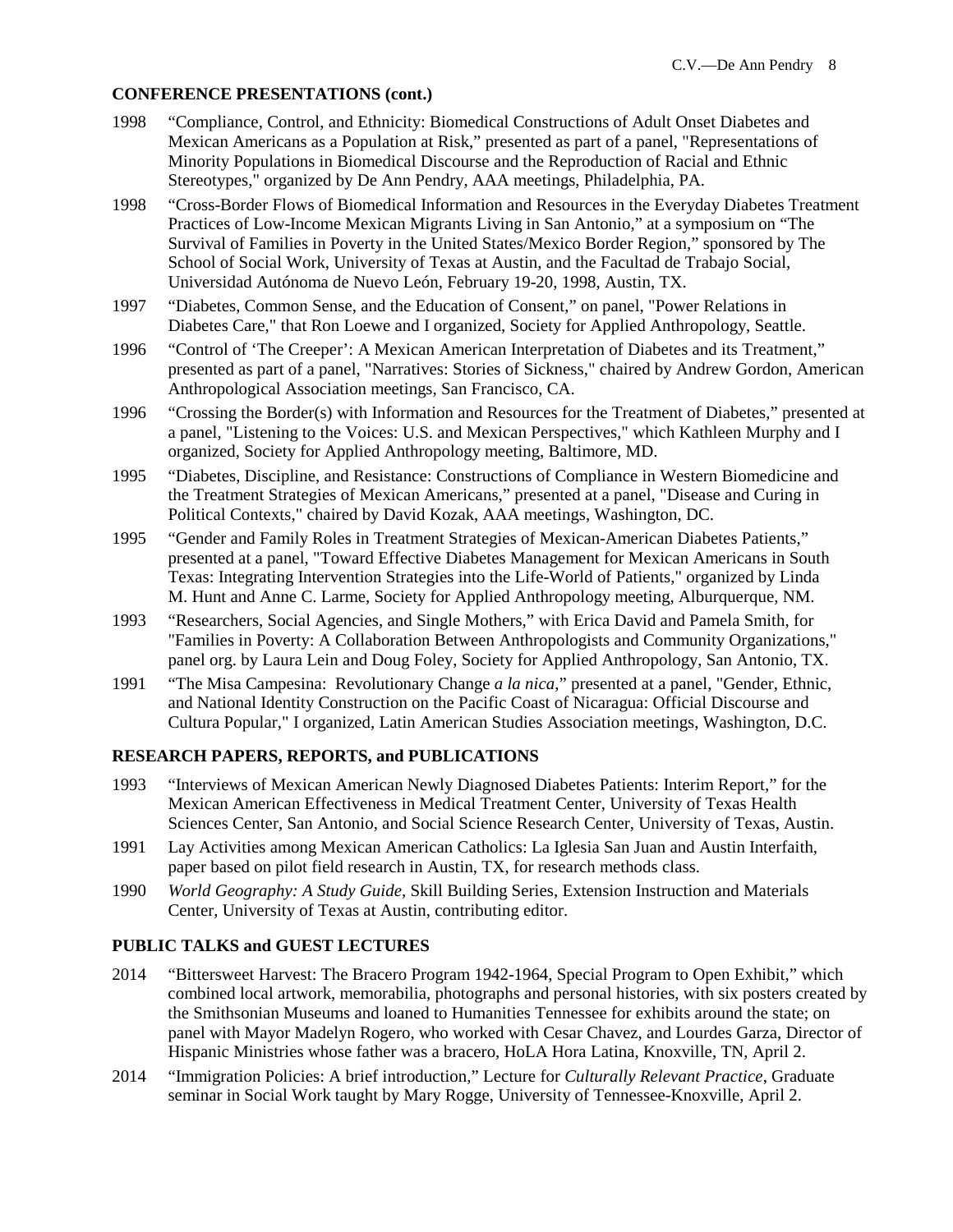- 2014 "Immigration Policies: Past and Present," with Alejandro Guizar, immigrant rights youth activist, Office of Multicultural Student Life, University of Tennessee-Knoxville, April 1.
- 2014 "Immigration Policies: Past and Present," Lecture for *Introduction to Globalization*, Global Studies 250, taught by Erin Eldridge, University of Tennessee-Knoxville, March 13.
- 2014 "Immigration Policies: Past and Present," Lecture for *Introduction to American Studies*, INDP 200, taught by Mark Hulsether, University of Tennessee-Knoxville, March 12.
- 2013 Invited to serve on Panel leading a discussion following a Community Cinema screening of the documentary, "The State of Arizona," hosted by East Tennessee Public Broadcasting System and Independent Lens, with Darwin Guerrero, moderated by Amy Hubbard, December 5.
- 2013 "Immigration Policies: Past and Present," Lecture for *Introduction to Globalization*, Global Studies 250, taught by Rebecca Klenk, University of Tennessee-Knoxville, November 5.
- 2013 "287(g) and Immigration Reform in Knoxville," with Rosendo Lozano, at Immigration Reform Rally, hosted by the Tennessee Immigrant and Refugee Rights Coalition, Centennial Park, Nashville, Oct 5.
- 2013 Public testimony regarding the possible implementation of 287(g) in Knox County at a public forum hosted by County Commissioner Amy Broyles and attended by Sheriff J.J. Jones and his staff, July 2.
- 2013 "Thanking Senators and Asking Representatives for Support for an Immigration Reform that Includes a Pathway to Citizenship for Undocumented Immigrants," invited remarks at a public event hosted by Organizing for Action, Knoxville, TN, July 1.
- 2013 "Immigration Reform: The Basics," Invited talk at Democratic Women's Group, Knoxville, July 1.
- 2013 Asked to do a reading at a vigil and procession for immigration reform hosted by the Catholic Diocese of Knoxville's Hispanic Ministries, May 21.
- 2013 Asked to read the story of Abimael Contreras in English and Spanish at Workers Memorials hosted by Jobs with Justice of East Tennessee in Knoxville and Chattanooga, April 27 and 28.
- 2013 "Immigration Reform and Anthropology," Lecture for *Method and Theory in Cultural Anthropology*, ANTH 510, taught by Bertin Louis, University of Tennessee-Knoxville, March 7.
- 2013 "Immigration Reform Debates," Lecture for *Introduction to Globalization*, Global Studies 250, taught by Ian Down and Wonjae Hwang, University of Tennessee-Knoxville, March 7.
- 2013 "Immigration and Latino Families," Lecture for *Diversity in Children and Families*, Child and Family Studies 552, taught by Delores Smith, University of Tennessee-Knoxville, March 4.
- 2013 "History of U.S. Immigration Legislation and its Effects on Migration," Fourth District Democratic Club, Knoxville, TN, Feb 26.
- 2013 "Livelihood Strategies: Foraging to Industrial Production," Lectures for *Introduction to Cultural Anthropology*, ANTH 130/137, Marisa Ensor, University of Tennessee-Knoxville, Feb 19 and 21.
- 2012 Presentations at "Life of the Mind" Book for 2012 Discussion Leader Seminars on how I use material from Eric Liu's *The Accidental Asian*, to discuss race relations in undergraduate classes, University of Tennessee-Knoxville, August 13 and 14.
- 2012 Presentation on community responses to possible implementation in Knox County of federal immigration initiative 287(g) with Alejandro Guizar, Elizabeth Pierce, and Daniel Snider, for the Latino Task Force at quarterly meeting of Community Economic Development Network of East Tennessee, Highlander Center, New Market, TN, July 3.
- 2012 "Ancient Mayas and 2012 and Contemporary Mayas," for Seniors for Creative Learning, Knoxville, TN, April 5.
- 2012 Presentation on panel on undocumented immigrants with Meghan Conley, sociology Ph.D. student, and Paul DeLeon, community activist, sponsored by Amnesty International, University of Tennessee-Knoxville Student Chapter, April 5.
- 2012 Lecture on immigration and immigrant rights in *Introduction to Globalization*, Global Studies/SOC 250, taught by Randy Hepner and Tricia Hepner, University of Tennessee-Knoxville, March 27.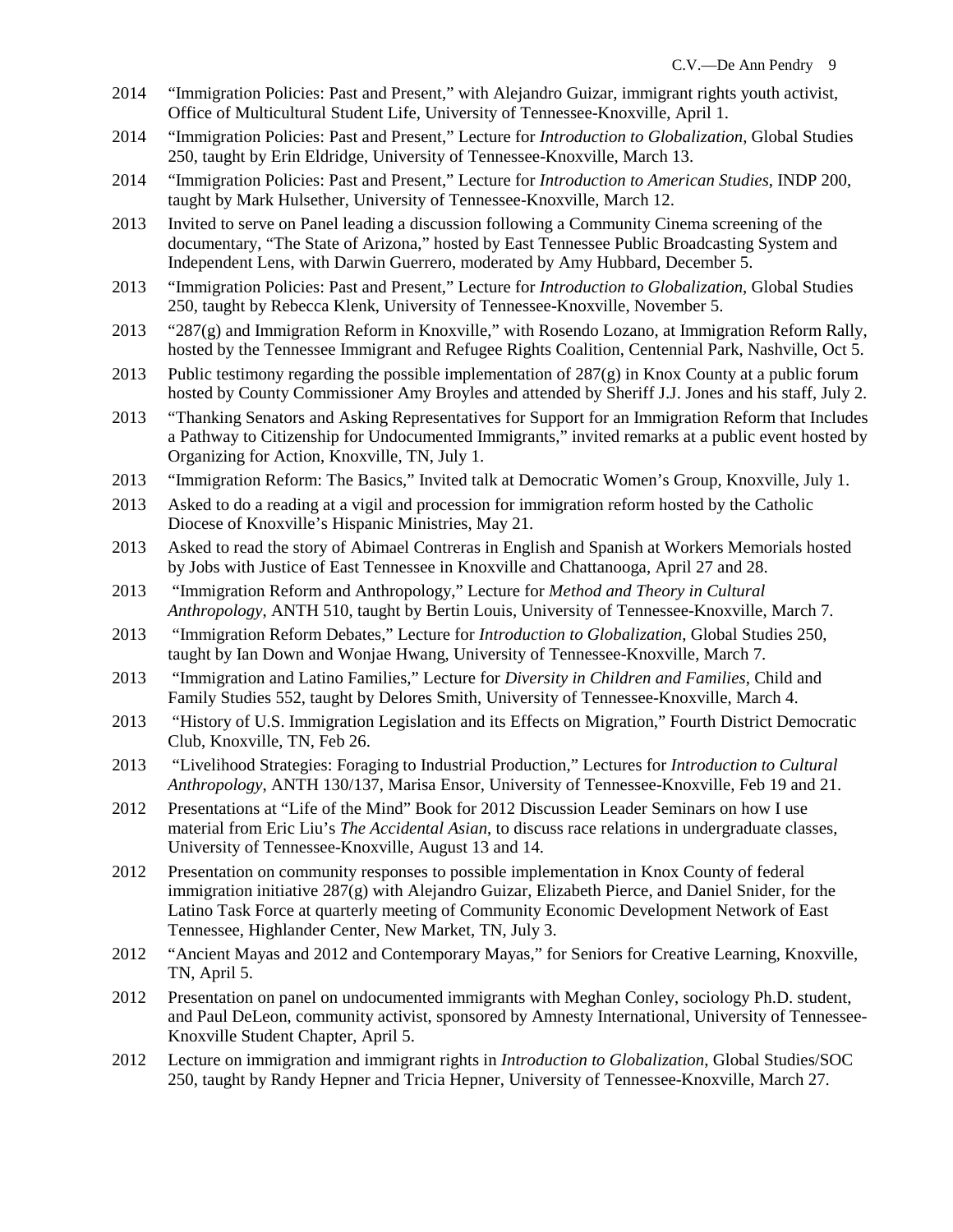### **PUBLIC TALKS and GUEST LECTURES (cont.)**

- 2012 Facilitate discussions with readers of *Joseño: Another Mayan Voice Speaks from Guatemala*, as part of the University of Tennessee's International Literary Colloquy, hosted and organized by the International House, Feb. 29 and March 1.
- 2011 Participated in panel discussion following showing of the film *Welcome to Shelbyville*, with mayorelect Madeline Rogero, Sylvia Calzadilla, director of Centro Hispano, and others, hosted by the East Tennessee Civil Rights Working Group at the Beck Cultural Center, Knoxville, TN, November 22.
- 2011 "Advocating for Immigrant Rights in Tennessee," in *Current Trends in Anthropology: Anthropology in the Public Sphere: (Re)Defining Research and Practice for the 21<sup>st</sup> Century, ANTH 357/450,* organized by Tricia Hepner, University of Tennessee-Knoxville, November 22.
- 2011 Talks on history of U.S. immigration policies at William Blount High School, November 3.
- 2011 "Why People Migrate and U.S. Policy," part of a "Hispanic Forum" with Meghan Conley, sociology graduate student, Fran Ansley, professor of law emeritus, and Miguel Carpizo, organizer for the Tennessee Immigrant and Refugee Rights Coalition, organized by the Oak Ridge Interfaith Dialogue, at Roane State Community College, Oak Ridge, Tennessee, September 20.
- 2011 "The Politics of Immigration in Tennessee," Center for the Study of Social Justice Spring Colloquium, University of Tennessee-Knoxville, April 15.
- 2011 Presentation for immigrant and refugee rights panel with Tricia Hepner, anthropologist working on Eritrean refugees, Karla McKanders, immigration law professor, and a representative from Bridge Refugee Services, sponsored by Amnesty International, University of Tennessee-Knoxville Student Chapter, April 7.
- 2011 Talk on immigration on local panel for "Fight Back USA! A National Teach-In on Austerity, Debt and Corporate Greed and What You Can Do About It," which included live stream speakers such as Frances Fox Piven and Cornell West, organized by Sociology Department, U of Tennessee, April 5.
- 2011 Discussions on Marcus and Fischer's *Anthropology as Cultural Critique* and about Eric Wolf, Antonio Gramsci, Pierre Bourdieu, Michele Foucault and other theorists in *Method and Theory in Cultural Anthropology*, ANTH 510, taught by Tricia Hepner, February 23 and March 9.
- 2011 "Welcoming Tennessee in Knoxville," part of a public forum with Nathaly Perez, Lourdes Garza, Angel Ibarra, and Fran Ansley organized by the Tennessee Immigrant and Refugee Rights Coalition in collaboration with Church of the Savior, United Church of Christ, Knoxville, February 10.
- 2010 "Latino immigration in Tennessee," with Javier La Rosa, William Blount High School, November 4.
- 2010 "Why Anthropologists Are Well-Suited for Activism," Undergraduate Anthropology Association, University of Tennessee-Knoxville, September 28.
- 2010 "Being Native American or Mexican American and Being "At Risk" For Type 2 Diabetes: Genetics, Environmental Change, and Racial Oppression, in *Current Trends in Anthropology: Identity, Ancestry and Heritage: Multidisciplinary Perspectives*, ANTH 357/450, organized by Graciela Cabana, University of Tennessee-Knoxville, September 14.
- 2009 "Activist Anthropology," Undergraduate Anthropology Association, U of Tennessee, November 12.
- 2008 "To Welcome or Not to Welcome, That is the Question: Immigrant Rights and Community Organizing in Tennessee," in *Current Trends in Anthropology: Communities in Crisis*, ANTH 357/450, organized by Greg Button, University of Tennessee-Knoxville, September 25.
- 2008 Talk about immigrant rights work in *Anthropology of Human Rights*, ANTH 459/501/601 taught by Tricia Hepner, University of Tennessee-Knoxville, March 11.
- 2007 "Latino Migration to Tennessee and Other New Destinations," in *Current Trends in Anthropology: Global Change*, ANT 357/450, organized by David Anderson, University of Tennessee, October 18.
- 2007 "The New Latino Immigration to Tennessee: Opportunities and Challenges," in *Applied Anthropology* taught by Melissa Hargrove, at Miami University, Ohio, September 13.
- 2006 Guest speaker at the Undergraduate Anthropology Association meeting, providing an overview of the diabetes research and immigrant rights work, University of Tennessee-Knoxville, November 28.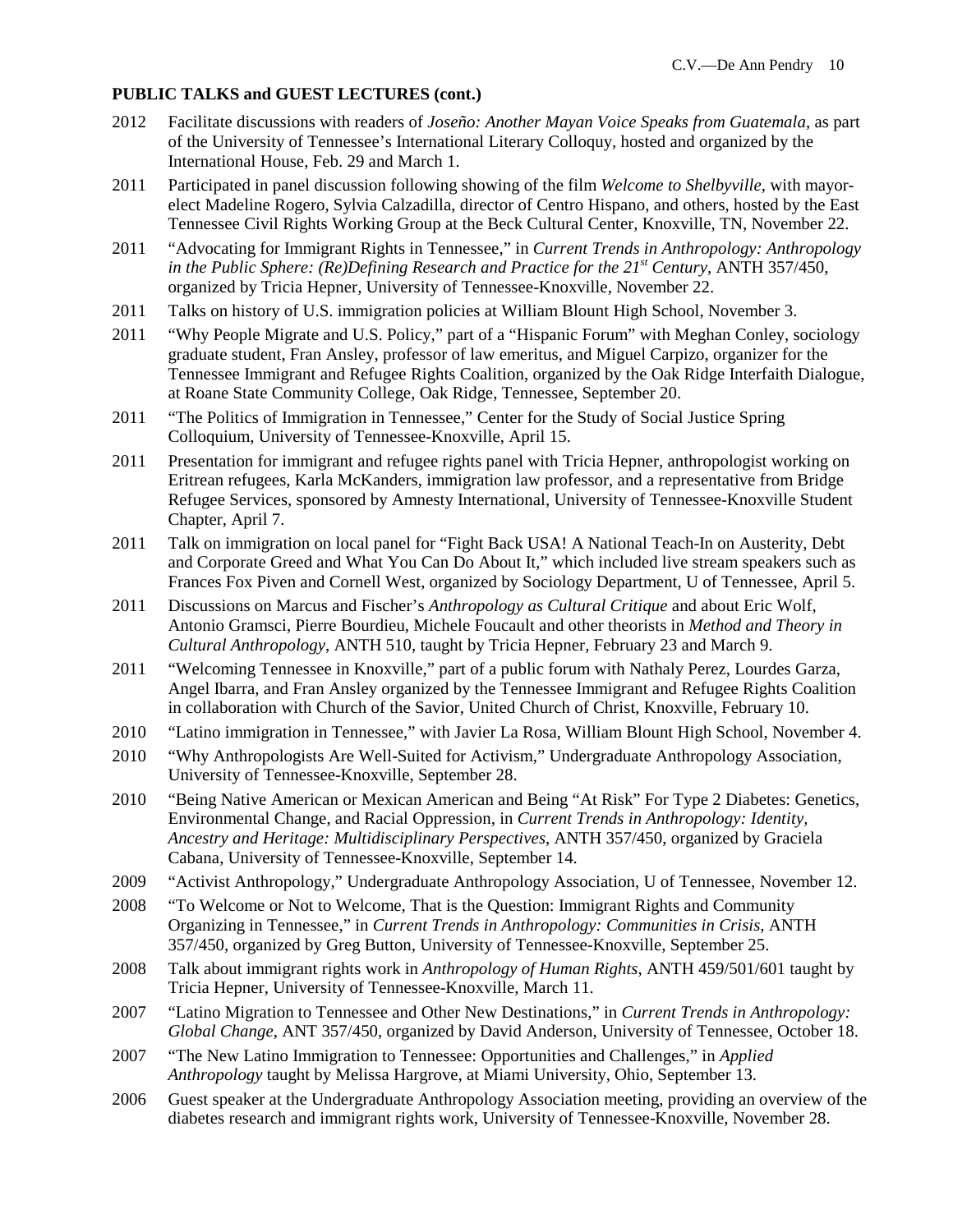## **PUBLIC TALKS and GUEST LECTURES (cont.)**

- 2006 "Race and Diabetes Statistics" in *Current Trends in Anthropology: Race and Ethnicity*, ANT 357/450, organized by Murray Marks, Univ. of Tennessee-Knoxville, November 2.
- 2006 "Feminist Anthropology" in graduate ANT 510, *Method and Theory in Cultural Anthropology*, taught by Benita Howell, University of Tennessee-Knoxville, April 4.

### **PROFESSIONAL ASSOCIATIONS (present and past)**

| American Anthropological Association             | Society for Latin American and Caribbean Anthropology      |
|--------------------------------------------------|------------------------------------------------------------|
| Society for Applied Anthropology                 | SUNTA's Committee on Refugees and Immigrants               |
| Society for Medical Anthropology                 | Latin American Studies Association                         |
| Critical Anthropology of Health Caucus           | American Association of Teachers of Spanish and Portuguese |
| Association of Latina and Latino Anthropologists | <b>American Literary Translators Association</b>           |

### **PROFESSIONAL SERVICE**

2014, Anonymous article review for *North American Dialogue*, Newsletter for the Society for the Anthropology of North America.

2013, Anonymous article review for *Anthropologica*, Journal of the Canadian Anthropological Society.

2011, 2010, 2009, 2006, 2005. Anonymous reviews of articles for *Medical Anthropology Quarterly*.

2009. Proposal Review for National Science Foundation Cultural Anthropology Program.

2005. Review of *Cultural Anthropology, 11<sup>th</sup> ed.*, by Conrad Kottak, for McGraw-Hill.

Extensive editing in English and Spanish for various colleagues, including Irma Velásquez Nimatuj, Melesio Peter, Edwin Matamoros, and Rukhsana Qamber.

Organized panels at American Anthropological Association and Society for Applied Anthropology meetings.

Co-organized an "Institute of Latin American Studies Students Association Annual Conference" in Austin, Texas, attended by graduate students from various universities throughout the United States.

# **PROFESSIONAL SERVICE (at the University of Tennessee-Knoxville)**

Center for the Study of Social Justice, fellow, 2009 to present.

Disasters, Displacement, and Human Rights, faculty member, 2011 to present.

American Studies Steering Committee, 2011 to present.

Latin American Studies, faculty member, 2006 to present.

Migration Working Group, member, and helped organize meetings, 2006-2009.

Association of Faculty Women, member, 2004-2010.

2007, Helped organize discussion for lecturers as part of the Faculty Women's brown-bag series.

Advising undergraduates on classes and careers and guiding graduate students on their research.

Various special readings classes for undergraduate and graduate students.

Attending teaching enrichment sessions and grant writing seminars.

2012, Facilitate student discussion of Life of the Mind Book, *The Accidental Asian,* by Eric Liu.

2010, Facilitate student discussion of Life of the Mind Book, *Mountains Beyond Mountains*.

2010, Advisor for group of University of Tennessee-Knoxville students interested in immigrant rights.

2009, 2008, Helped Undergraduate Anthropology Association organize events on campus in coordination with Student Action with Farmworkers (based in North Carolina) for National Farmworker Awareness Week, and led discussions after film screenings of The Guest Worker (about H2A workers).

2007, Accompanied Melissa Hargrove, who organized a week-long trip for students and faculty from the University of Tennessee, the College of Charleston, and Mercer University in collaboration with the Gullah of the Sea Islands, South Carolina.